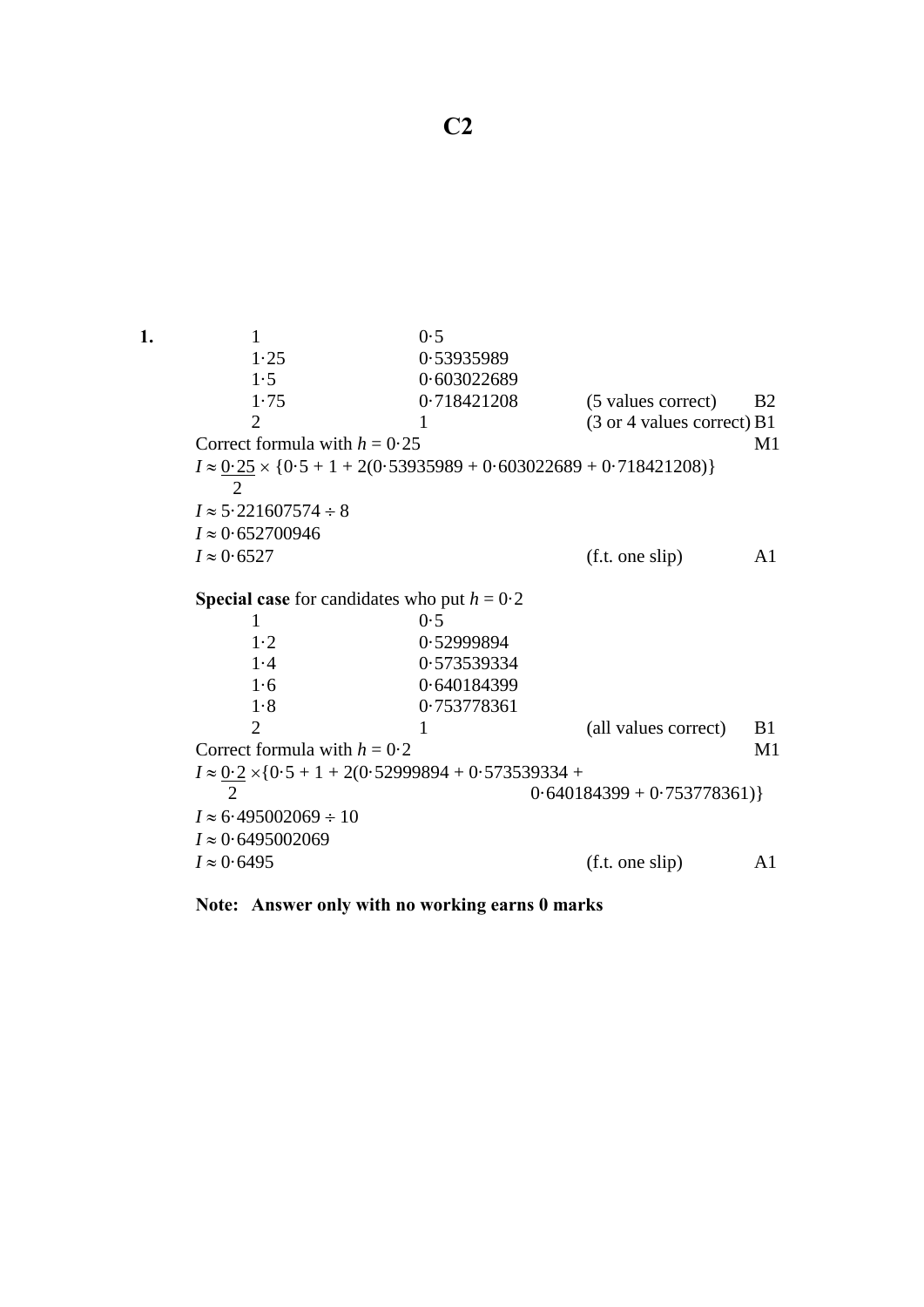**2.**  $(a)$ 

| 2. | (a) | $10\cos^2\theta + 3\cos\theta = 4(1-\cos^2\theta) - 2$<br>(correct use of $\sin^2 \theta = 1 - \cos^2 \theta$ )<br>$\mathbf{M}1$<br>An attempt to collect terms, form and solve quadratic equation<br>in $\cos \theta$ , either by using the quadratic formula or by getting the<br>expression into the form $(a \cos \theta + b)(c \cos \theta + d)$ , |                                |  |  |  |
|----|-----|---------------------------------------------------------------------------------------------------------------------------------------------------------------------------------------------------------------------------------------------------------------------------------------------------------------------------------------------------------|--------------------------------|--|--|--|
|    |     | with $a \times c$ = candidate's coefficient of $\cos^2 \theta$ and $b \times d$ = candidate's                                                                                                                                                                                                                                                           |                                |  |  |  |
|    |     | constant                                                                                                                                                                                                                                                                                                                                                | m1                             |  |  |  |
|    |     | $14\cos^2\theta + 3\cos\theta - 2 = 0 \Rightarrow (2\cos\theta + 1)(7\cos\theta - 2) = 0$                                                                                                                                                                                                                                                               |                                |  |  |  |
|    |     | $\Rightarrow$ cos $\theta = \frac{2}{7}$ , cos $\theta = -\frac{1}{2}$<br>(c.a.o.)                                                                                                                                                                                                                                                                      | A1                             |  |  |  |
|    |     | $\theta = 73.40^{\circ}, 286.60^{\circ}$                                                                                                                                                                                                                                                                                                                | B <sub>1</sub>                 |  |  |  |
|    |     | $\theta = 120^{\circ}, 240^{\circ}$                                                                                                                                                                                                                                                                                                                     | <b>B1 B1</b>                   |  |  |  |
|    |     | Note: Subtract 1 mark for each additional root in range for each<br>branch, ignore roots outside range.<br>$\cos \theta = +, -$ , f.t. for 3 marks, $\cos \theta = -, -$ , f.t. for 2 marks<br>$\cos \theta = +, +,$ f.t. for 1 mark                                                                                                                    |                                |  |  |  |
|    |     |                                                                                                                                                                                                                                                                                                                                                         |                                |  |  |  |
|    | (b) | $3x-21^{\circ} = -54^{\circ}, 234^{\circ}, 306^{\circ}, 594^{\circ}$<br>(one value)<br>$x = 85^{\circ}, 109^{\circ}$                                                                                                                                                                                                                                    | B <sub>1</sub><br><b>B1 B1</b> |  |  |  |
|    |     | Note: Subtract (from final two marks) 1 mark for each additional root<br>in range, ignore roots outside range.                                                                                                                                                                                                                                          |                                |  |  |  |
|    |     | $\left(\begin{array}{ccc} -\end{array}\right)$ . Here $f$ and $f$ are $f$                                                                                                                                                                                                                                                                               | <b>R</b> <i>K</i> 1            |  |  |  |

(c) Use of 
$$
\sin \phi = \tan \phi
$$
  
\n $\cos \phi$   
\n $\tan \phi = 0.2$   
\n $\phi = 11.21^\circ, 101.21^\circ$  (f  $\tan \phi = \pi$ )

$$
\phi = 11.31^{\circ}, 191.31^{\circ}
$$
 (f.t tan  $\phi = a$ ) B1

3. (a) 
$$
11^2 = 5^2 + x^2 - 2 \times 5 \times x \times \frac{2}{5}
$$
 (correct use of cos rule) An attempt to collect terms, form and solve quadratic equation  
in x, either by using the quadratic formula or by getting the expression into the form  $(x + b)(x + d)$ , with  $b \times d$  = candidate's constant  
 $x^2 - 4x - 96 = 0 \Rightarrow x = 12$  (c.a.o.) A1

(b) 
$$
\frac{\sin XZY}{32} = \frac{\sin 19^{\circ}}{15}
$$
  
\n(substituting the correct values in the correct places in the sin rule) M1  
\n
$$
XZY = 44^{\circ}, 136^{\circ}
$$
 (at least one value) A1  
\nUse of angle sum of a triangle = 180°  
\n
$$
YXZ = 117^{\circ}, 25^{\circ}
$$
 (both values)  
\n(f.t. candidate's values for XZY provided both M's awarded) A1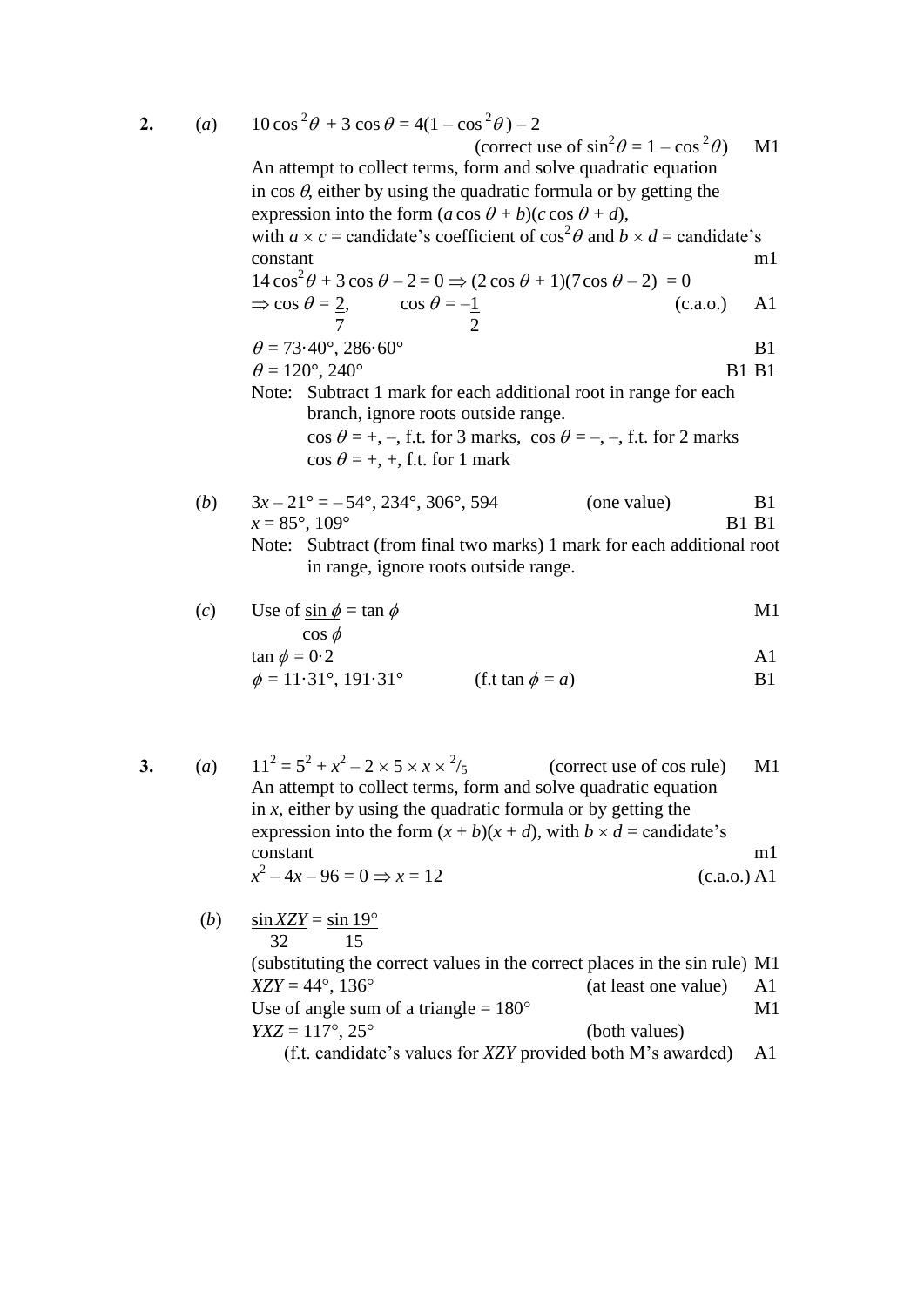4. (a) 
$$
S_n = a + [a + d] + ... + [a + (n - 1)d]
$$
  
\n(a) (at least 3 terms, one at each end) B1  
\n $S_n = [a + (n - 1)d] + [a + (n - 2)d] + ... + a$   
\nEither:  
\n $2S_n = [a + a + (n - 1)d] + [a + a + (n - 1)d] + ... + [a + a + (n - 1)d]$   
\nOr:  
\n $2S_n = a[2a + (n - 1)d]$   
\n $S_n = n[2a + (n - 1)d]$   
\n $S_n = \frac{n[2a + (n - 1)d]}{2}$   
\n(convincing) A1

(b) 
$$
a + 2d + a + 3d + a + 9d = 79
$$
  
\n $a + 5d + a + 6d = 61$   
\n**Example 15** B1  
\n**Example 16** B1  
\n**Example 17** B1  
\n**Example 18** B1  
\n**Example 19** B2  
\n**Example 19** B1  
\n**Example 19** C2  
\n**Example 19** C3  
\n**Example 19** C4  
\n**Example 19** C4  
\n**Example 19** C4  
\n**Example 19** C4  
\n**Example 19** C4  
\n**Example 19** D5  
\n**Example 19** D6  
\n**Example 19** D7  
\n**Example 19** D8  
\n**Example 10** D9  
\n**Example 10** D1  
\n**Example 11** D1  
\n**Example 11** D2  
\n**Example 13** D3  
\n**Example 14** D4  
\n**Example 15** D5  
\n**Example 16** D1  
\n**Example 19** D1  
\n**Example 19** D2  
\n**Example 19** D4  
\n**Example 19** D5  
\n**Example 10** D6  
\n**Example 10** D1  
\n**Example 11** D2  
\n**Example 12** D4  
\n**Example 13** D5  
\n**Example 14** D6  
\n**Example 15** D1  
\n**Example 16** D1  
\n**Example 19** D2  
\n**Example 19** D4  
\n**Example 10** D5  
\n**Example 10** D1  
\n**Example 11** D2  
\n**Example 12** D4  
\n**Example 13** D5  
\n**Example 14** D1  
\n**Example 15** D1  
\n**Example 16** D1  
\n**Example 19** D2  
\n**Example 19** D4  
\n**Example 10** D5  
\n**Example 10** D1

(c) 
$$
a = 15, d = -2
$$
  
\n $S_n = n[2 \times 15 + (n-1)(-2)]$   
\n $S_n = n(16-n)$  (f.t. candidate's *d*) M1  
\n(c.a.o.) A1

5. (a) 
$$
a + ar = 72
$$
  
\n $a + ar^2 = 120$   
\nAn attempt to solve candidate's equations simultaneously by correctly  
\neliminating a  
\n $3r^2 - 5r - 2 = 0$  (convincing) A1

(b) An attempt to solve quadratic equation in *r*, either by using the quadratic formula or by getting the expression into the form 
$$
(ar + b)(cr + d)
$$
, with  $a \times c = 3$  and  $b \times d = -2$   
\n $(3r + 1)(r - 2) = 0 \Rightarrow r = -\frac{1}{3}$   
\n $a \times (1 - \frac{1}{3}) = 72 \Rightarrow a = 108$  (f.t. candidate's derived value for *r*) B1  
\n $S_{\infty} = \frac{108}{1 - (-\frac{1}{3})}$  (correct use of formula for  $S_{\infty}$ , f.t. candidate's derived values for *r* and *a*) M1  
\n $S_{\infty} = 81$  (c.a.o.) A1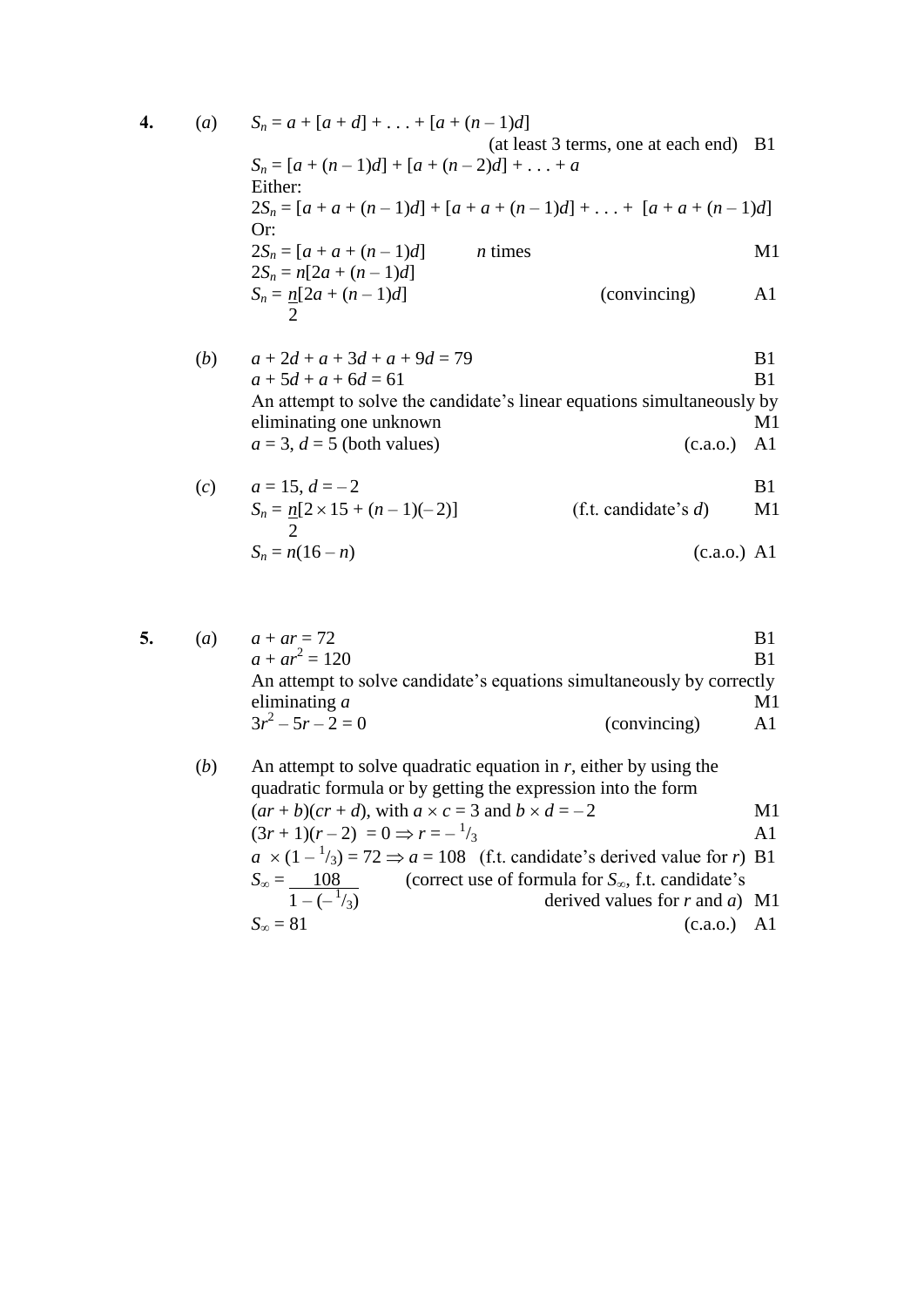6. (a) 
$$
3 \times \frac{x^{3/2}}{3/2} - 2 \times \frac{x^{-2/3}}{-2/3} + c
$$
 [B1 B1]  
\n(b) (i)  $36 - x^2 = 5x$  An attempt to rewrite and solve quadratic equation [A]

in *x*, either by using the quadratic formula or by getting the expression into the form  $(x + a)(x + b)$ , with  $a \times b = -36$  m1  $(x-4)(x+9) = 0 \implies A(4, 20)$  (c.a.o.) A1  $B(6, 0)$  B1

(ii) Area of triangle = 
$$
40
$$
 (f.t. candidate's coordinates for *A*) B1

Area under curve 
$$
=\int_{4}^{6} (36 - x^2) dx
$$
 (use of integration) M1

$$
\int 36 dx = 36x \text{ and } \int x^2 dx = \frac{x^3}{3}
$$

Area under curve =  $[(216 - 216/3) - (144 - 64/3)]$ 

 (substitution of candidate's limits) m1  $= 64/3$ 

Use of candidate's, *xA*, *x<sup>B</sup>* as limits and trying to find total area by adding area of triangle and area under curve m1 Total area =  $40 + 64/3 = 184/3$  (c.a.o.) A1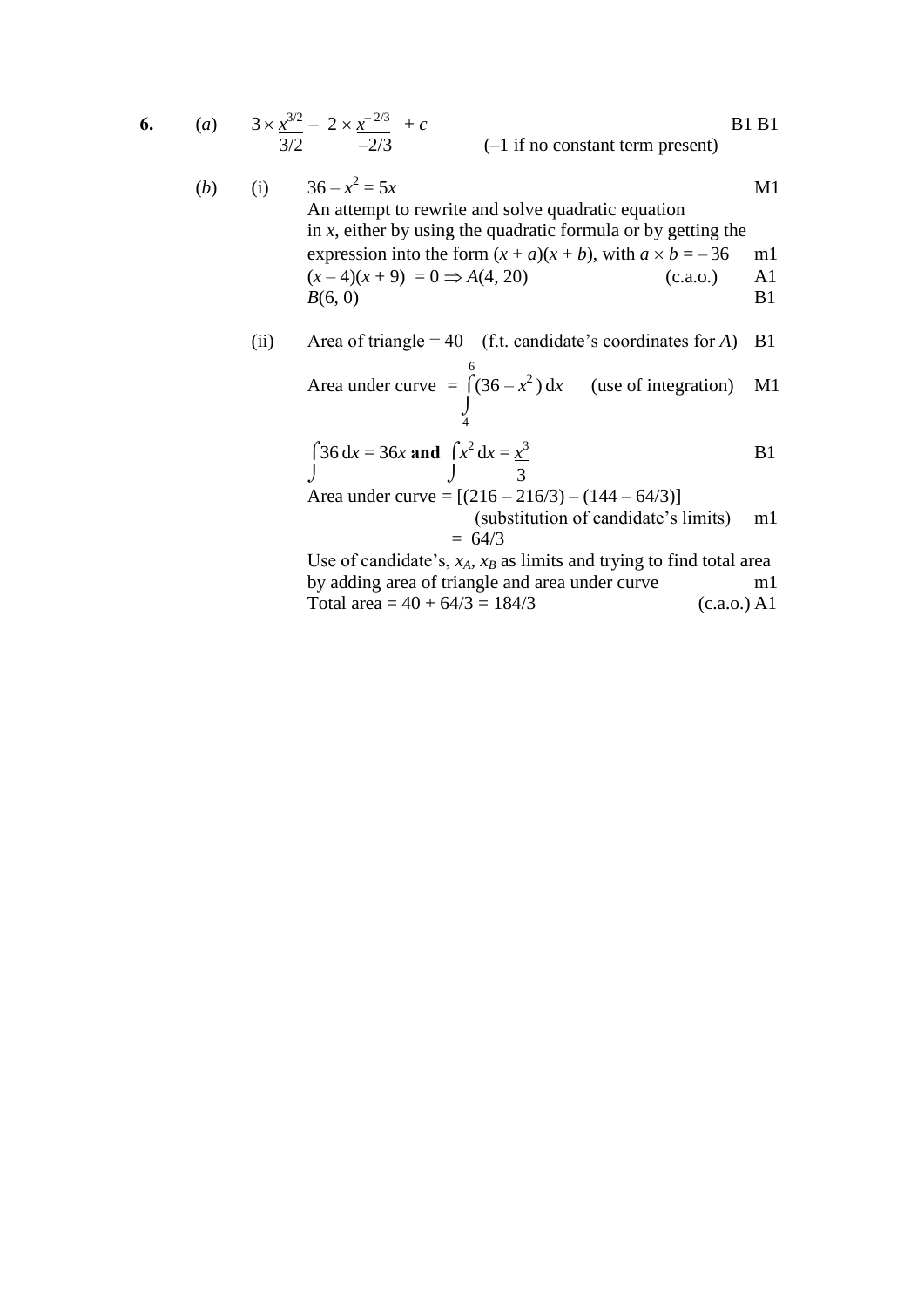7. (*a*) Let  $p = log_a x$ Then  $x = a^p$  (relationship between log and power) B1  $x^n = a$ (the laws of indices) B1  $\therefore$   $\log_a x^n$ (relationship between log and power)  $\therefore$   $\log_a x^n$  $(conving)$  B1 (*b*) **Either:**  $(x/2 - 3)$  log <sub>10</sub> 9 = log <sub>10</sub> 6 (taking logs on both sides and using the power law) M1  $x = 2(\log_{10} 6 + 3 \log_{10} 9)$  A1 log 10 9  $x = 7.631$  (f.t. one slip, see below) A1 **Or:**   $x/2 - 3 = \log_9 6$  (rewriting as a log equation) M1  $x = 2(\log_9 6 + 3)$  A1  $x = 7.631$  (f.t. one slip, see below) A1 Note: an answer of  $x = -4.369$  from  $x = 2(\log_{10} 6 - 3 \log_{10} 9)$  $\log_{10} 9$ earns M1 A0 A1 an answer of  $x = 3.815$  from  $x = \log_{10} 6 + 3 \log_{10} 9$  $log_{10} 9$  earns M1 A0 A1 an answer of  $x = 1.908$  from  $x = (\log_{10} 6 + 3 \log_{10} 9)$  2log <sup>10</sup> 9 earns M1 A0 A1 an answer of  $x = 4.631$  from  $x = 2\log_{10} 6 + 3\log_{10} 9$  $\log_{10} 9$ earns M1 A0 A1

## **Note: Answer only with no working earns 0 marks**

| (c) | $\log_a (x-2) + \log_a (4x+1) = \log_a [(x-2) (4x+1)]$ (addition law) B1 |                  |     |
|-----|--------------------------------------------------------------------------|------------------|-----|
|     | $2\log_a(2x-3) = \log_a(2x-3)^2$                                         | $(power law)$ B1 |     |
|     | $(x-2)$ $(4x+1) = (2x-3)^2$                                              | (removing logs)  | M1  |
|     | $x = 2.2$                                                                | (c.a.o.)         | A1. |

## **Note: Answer only with no working earns 0 marks**

|  | ( <i>a</i> ) $A(2,-3)$                  |    |
|--|-----------------------------------------|----|
|  | A correct method for finding the radius | M1 |
|  | Radius = $\sqrt{12}$                    |    |

(b) 
$$
AT^{2} = 61
$$
 (f.t. candidate's coordinates for A) B1  
Use of  $RT^{2} = AT^{2} - AR^{2}$  M1  

$$
RT = 7
$$
 (f.t. candidate's radius and coordinates for A) A1